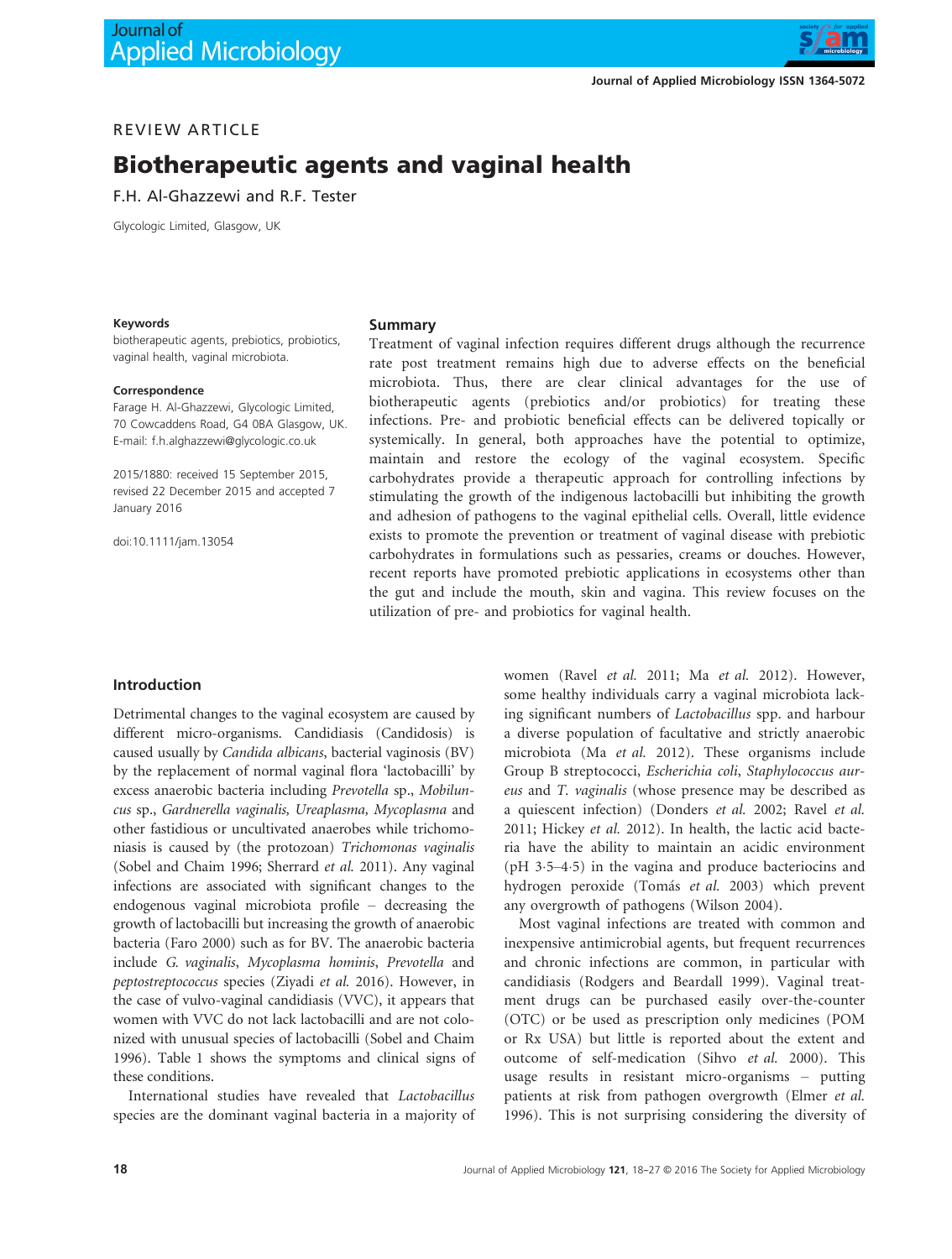|                | <b>Bacterial vaginosis</b>                                                | Candidiasis                                      | Trichomoniasis                                                |
|----------------|---------------------------------------------------------------------------|--------------------------------------------------|---------------------------------------------------------------|
| Symptoms       | Approx. 50% asymptomatic                                                  | 10-20% asymptomatic                              | 10-50% asymptomatic                                           |
|                | Offensive fishy smelling discharge                                        | Vulval itching                                   | Offensive vaginal discharge                                   |
|                |                                                                           | Vulval soreness                                  | Vulval itching/irritation                                     |
|                |                                                                           | Vaginal discharge (nonoffensive)                 | Dysuria                                                       |
|                |                                                                           | Superficial dyspareunia                          | Rarely low abdominal discomfort                               |
| Clinical signs | Thin white homogenous discharge,<br>coating walls of vagina and vestibule | Vulval erythema                                  | Vulval erythema                                               |
|                | Absence of vaginitis                                                      | Vulval fissuring                                 | Vaginitis                                                     |
|                |                                                                           | Vaginal discharge may be curdy<br>(nonoffensive) | Vaginal discharge in up to 70%<br>frothy and yellow in 10-30% |
|                |                                                                           | Satellite skin lesions                           | Approx. 2% 'strawberry' cervix<br>visible to naked eye        |
|                |                                                                           | Vulval oedema                                    | 5-15% no abnormal signs                                       |

Table 1 Symptoms and clinical signs of bacterial vaginosis, candidiasis and trichomoniasis

Adapted from Sherrard et al. (2011).

the vaginal microflora (Larsen 1994; Larsen and Monif 2001). In healthy women, most of the vaginal microorganisms are lactobacilli (Klebanoff et al. 1991) as mentioned previously. Their very existence is critical for optimal vaginal health. Thus, there are clear clinical advantages to use biotherapeutic agents (prebiotics and probiotics) for the treatment and prevention of vaginal infections.

This review attempts to focus on the possibility of prebiotics and/or probiotics as a prophylactic or biotherapeutic tool for treating vaginal infections.

#### **Biotherapeutics**

Biotherapeutic agents have been defined by McFarland and Elmer (1995) as living micro-organisms used to prevent or treat human disease by interacting with the natural microbial ecology of the host. Gut health bacteria or 'probiotics' have been aimed traditionally at treating various types of gastrointestinal disorders but, more recently, a few reports have extended their use towards vaginal infections (Elmer et al. 1996; Sarkisov et al. 2000; Lenoir-Wijnkoop et al. 2007). It is important in reality to expand the definition of a biotherapeutic agent and in particular consider applications of both prebiotics and/or probiotics for vaginal infection control.

In a general sense, functional foods containing biotherapeutic agents have been employed for self-care and complementary medicine for many years (Sarkar 2007). These products may have a positive effect with respect to the systemic control of vaginal infections (Elmer et al. 1996; Sarkisov et al. 2000). Both prebiotic carbohydrates (Sutherland et al. 2008) and probiotic bacteria (Maggi et al. 2000; Reid et al. 2003) perform this role – indirectly or directly. Both polysaccharide and oligosaccharide carbohydrates can be used for this purpose (Rousseau

et al. 2005; Bou-Antoun 2008; Coste et al. 2012; Linhares et al. 2013; Hou et al. 2014). Interest in probiotics as components of functional foods provides potential for manipulation of the gut microbiota (Shanahan et al. 2009).

# **Prebiotics**

Very little evidence exists to promote the prevention or treatment of vaginal disease with prebiotic carbohydrates (topically) in formulations such as pessaries, creams or douches and any relevant dose-dependent issues. However, recent reports have promoted prebiotic applications in ecosystems other than the gut (Gibson and Roberfroid 1995; Roberfroid 2007) and include oral hygiene (Tester and Al-Ghazzewi 2011; Maitra et al. 2013), skin care (Al-Ghazzewi and Tester 2010) and vaginal health (Sutherland et al. 2008; Tester et al. 2012). Perhaps these topical applications of prebiotics could more properly be defined as epibiotic prebiotics or epibiotics.

Prebiotics stimulate the growth of the body's indigenous lactobacilli. They have the potential to optimize, maintain and restore the flora of the vaginal ecosystem (Cocolin et al. 2007). To date, vaginal infection treatments have not focussed extensively on the natural restoration of a vaginal acidic environment – allowing the proliferation of lactic acid bacteria (Haya et al. 2014). This reflects on the high rate of relapse occurring after treatment.

Glycogen can provide a source of energy for the microbial flora residing in the vagina and when depolymerized (see below) is metabolized by the lactobacilli readily (Kumar et al. 2011; Mirmonsef et al. 2014). However, the glycogen would not be considered to function like a traditional prebiotic – rather as a source of carbon. The vaginal glycogen – under hormonal control – is utilized by the lactic acid bacteria to generate lactic acid (Nasiou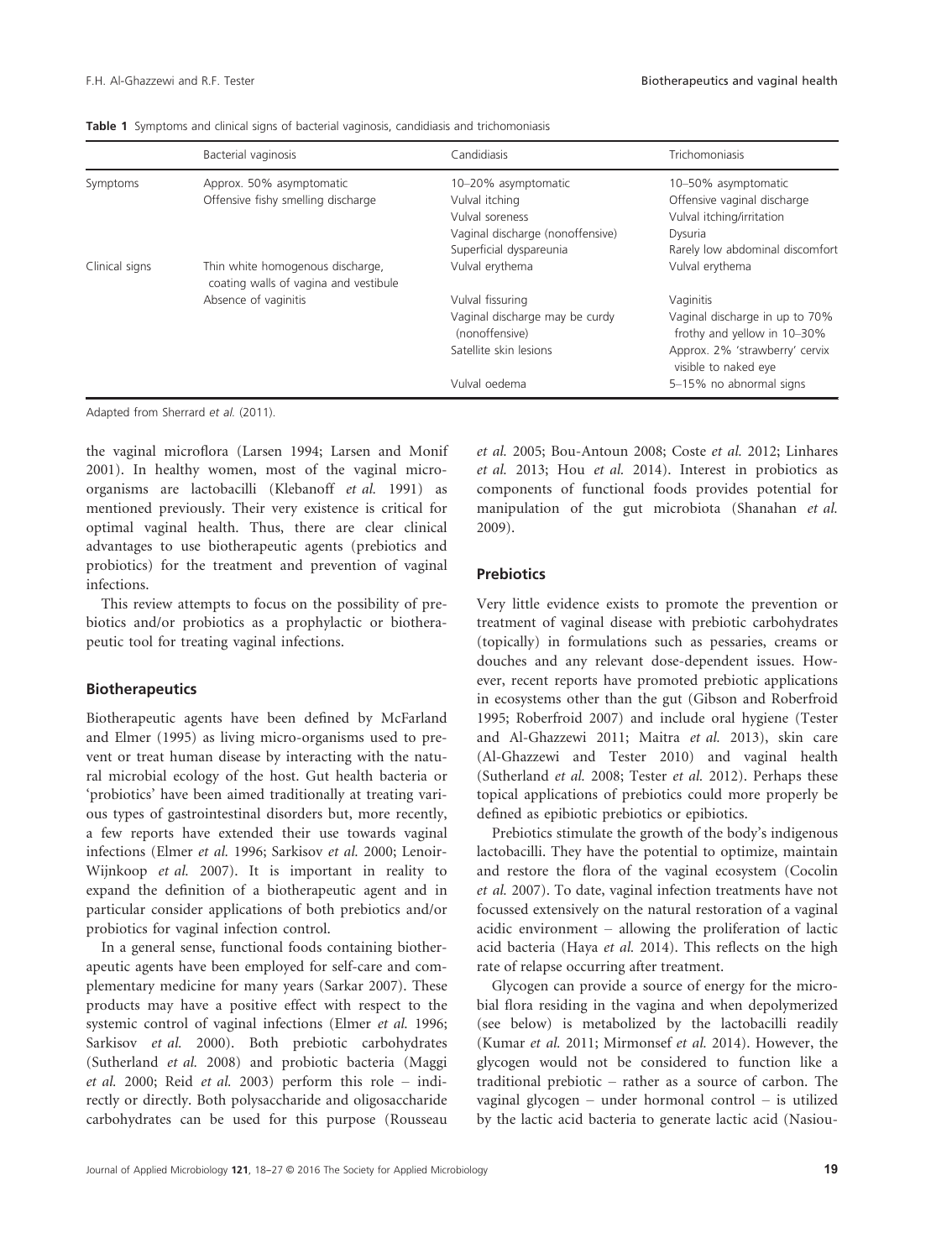dis et al. 2015) which is (in part) responsible for regulating the acidic (anti-pathogenic) vaginal environment (Turovskiy et al. 2011). The lactic acid bacteria (LAB) require  $\alpha$ -amylase to be present in the vagina to depolymerize the high molecular weight glycogen molecule before they can utilize it (Spear et al. 2015). This enzyme depolymerizes glycogen sufficiently so that can be utilized by Lactobacillus spp. (Spear et al. 2014). Although the vaginal ecosystem is at most times acidic, the activity of a-amylase at low pH is reduced, but to detectable levels, which may contribute to helping maintain Lactobacillus growth at a limited but sustained rate (Spear et al. 2015). It is uncertain how this provides nutrient selectivity to the LAB vs the pathogens in the vagina.

Specific nonendogenous carbohydrates provide an alternative therapeutic approach for controlling microbial infections by inhibiting the adhesion of pathogens to the vaginal epithelial cells (Al-Ghazzewi and Tester 2014b) and this complements any 'prebiotic' role. Mannose-rich carbohydrates are very effective in this respect (Tester and Al-Ghazzewi 2016). Rajan et al. (1999) reported that the adherence of type 1-piliated E. coli to carbohydrate on the epithelia of the vaginal mucosa plays a major role in the pathogenesis of ascending urinary tract infections in women. The mannose-rich carbohydrates (e.g. hydrolysed glucomannans) are able to provide additional topical biological activity – for example, accelerate wound healing (Al-Ghazzewi *et al.* 2015) – by promoting accumulation of fibroblasts and the production of collagen (Shahbuddin et al. 2013). This combined efficacy of the glucomannans could provide major health benefits to infection control in the vagina (Fig. 1).

The properties of the hydrolysed glucomannan (Fig. 1) include:-

i Prebiotic ii Pathogen binding iii Stimulation of local immune system iv Stimulation of healing

All these features provide therapeutic efficacy – without any specific drug utilization. Hydrolysed glucomannan (GMH) promotes the growth, metabolism and antimicrobial properties of probiotic micro-organisms (Al-Ghazzewi et al. 2007) including vaginal healthy lactobacilli strains (Sutherland *et al.* 2008) – supporting the potential application of GMH for vaginal therapy. Tester et al. (2012) studied the synbiotic ability of GMH to recover the healthy microflora of vaginas treated with antifungal agents. The authors reported that the introduction of GMH into the vagina helped the recovery and optimization of a healthy vaginal microbiology and thus helped prevent further infection.

Table 2 shows the beneficial carbohydrates or prebiotics reported for use in vaginal therapy. Carbohydrates such as fructo-oligosaccharides and gluco-oligosaccharides have been used as prebiotics for intestinal health. Rousseau et al. (2005) reported that both these carbohydrates promote selectively the growth of vaginal lactobacilli in vitro. Coste et al. (2012) found that gels containing gluco-oligosaccharides improved the recovery of normal vaginal flora and maintained the optimal pH in patients treated previously with metronidazole. Alginate oligosaccharides have been reported to improve vaginal health (Hou et al. 2014).

It is evident from Table 2 that different oligosaccharides have been employed to stimulate the growth of the desirable vaginal microflora and/or control the growth of pathogens. Some are used as pathogen barriers. Sulphated



• Binds to pathogens to prevent adhesion to mucosa  $\square$ 

Figure 1 Schematic role of glucomannans in vaginal health. Native (■) lightly hydrolysed.  $(\Box)$  and extensively hydrolysed  $(\Box)$ glucomannan. (Adapted from Tester and Al-Ghazzewi 2016).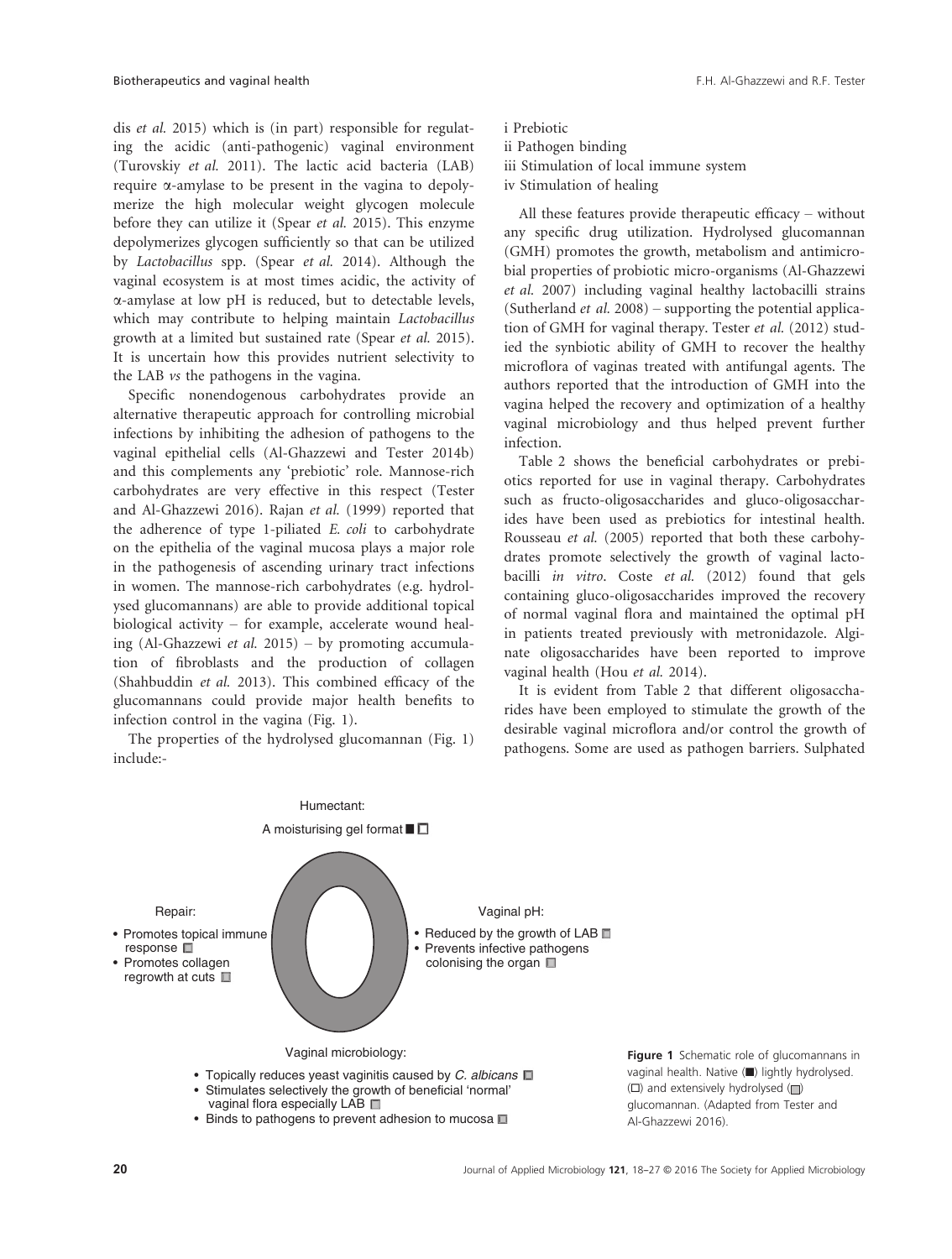|  |  | Table 2 Beneficial carbohydrates or prebiotics reported for use in vaginal therapy |  |  |  |  |  |  |  |
|--|--|------------------------------------------------------------------------------------|--|--|--|--|--|--|--|
|--|--|------------------------------------------------------------------------------------|--|--|--|--|--|--|--|

| Carbohydrate                                                                 | Beneficial role                               | Type of study  | Reference                |
|------------------------------------------------------------------------------|-----------------------------------------------|----------------|--------------------------|
| Gluco-oligosaccharides, Fructo-oligosaccharides                              | Stimulate the growth of LAB                   | In vitro       | Rousseau et al. (2005)   |
| Gluco-oligosaccharides, Fructo-oligosaccharides,<br>Galacto-oligosaccharides | Promote growth of LAB                         | In vitro       | Bou-Antoun (2008)        |
| Gluco-oligosaccharides                                                       | Improves the recovery of normal vaginal flora | Clinical trial | Coste et al. (2012)      |
| Glucomannan hydrolysates (GMH)                                               | Stimulate the growth of LAB                   | Clinical trial | Tester et al. (2012)     |
|                                                                              | Inhibit pathogen adhesion                     | In vitro       | Sutherland et al. (2008) |
| Glycogen                                                                     | Carbon source for $LAB$ – requires            | Review         | Kumar et al. (2011)      |
|                                                                              | $\alpha$ -amylase for depolymerization        | Clinical trial | Mirmonsef et al. (2014)  |
| Alginate oligosaccharide                                                     | Antibacterial agent                           | Clinical trial | Hou et al. (2014)        |
|                                                                              | Reduces the pH                                |                |                          |
| Dextrin sulphate                                                             | Restricts cellular adhesion (microbicide)     | Clinical trial | Low-Beer et al. (2002)   |
|                                                                              |                                               | Clinical trial | Bakobaki et al. (2005)   |
|                                                                              |                                               | Clinical trial | D'Cruz and Uckun (2005)  |

LAB, lactic acid bacteria.

dextrins have been used as biocides (Low-Beer et al. 2002; Bakobaki et al. 2005; D'Cruz and Uckun 2005) for example. Their charged structure apparently restricts cellular adhesion and subsequently cell entry of viruses (e.g. HIV) on/in the vaginal epithelia (D'Cruz and Uckun 2005).

#### **Probiotics**

Probiotic approaches to vaginal infections have been both oral and topical (Reid et al. 2001, 2003; Anukam et al. 2006a,b; Petricevic and Witt 2008; Hemmerling et al. 2010). Natural remedies to treat (and potentially prevent the recurrences of) undesirable yeast infections of the vagina have been used for many years (although not necessarily 'dose' dependent). These include in particular, yoghurts where the creamy acidic lactic acid bacteria-rich products provide comfort (Neri et al. 1993; Hantoushzadeh et al. 2012). The probiotic bacteria in yoghurts are typically Lactobacillus delbrueckii subsp. bulgaricus and Streptococcus thermophilus. In addition, other lactobacilli and bifidobacteria are also added occasionally during or after culturing yoghurt such as within 'enriched' bio-yoghurt. The use of yoghurts is based principally on the notion that the probiotics within them can act a biotherapeutic factors and grow within the vaginal cavity.

Certain species of lactobacilli are dominant in the vagina and possess a strong antimicrobial activity (Chang et al. 2001), although their distribution and abundance may differ depending on factors such as local environment, race or geography (Jin et al. 2007). These organisms include Lactobacillus gasseri, Lactobacillus fermentum, Lactobacillus rhamnosus, Lactobacillus jensenii, Lactobacillus crispatus, Lactobacillus brevis, Lactobacillus reuteri,

Table 3 Dominant bacteria of an unhealthy vaginal ecosystem

| Bacteria                         | Vaginal complications                                              |
|----------------------------------|--------------------------------------------------------------------|
| Gardnerella vaginalis            | Causative of bacterial vaginosis                                   |
| Escherichia coli                 | Cause infection by triggering vaginal                              |
| Streptococcus agalactiae         | inflammatory immune response and                                   |
| Enterococcus faecalis            | displace vaginal healthy lactobacilli                              |
| Prevotella melaninogenicus       | Cause the host's immune system                                     |
|                                  | to generate substances with tissue                                 |
|                                  | destroying potential and displace                                  |
|                                  | vaginal healthy lactobacilli                                       |
| Bacteroides fragilis             | Endogenous infections and displace<br>vaginal healthy lactobacilli |
|                                  | Infection                                                          |
| Peptostreptococcus<br>anaerobius |                                                                    |
| Eubacterium                      | Potential pathogen                                                 |
| Bifidobacterium                  | No role in infection of vaginal tract                              |
| Clostridium                      | Infection                                                          |
| Mycoplasma hominis               | Possible infection but no evidence of<br>regular vaginal pathogen  |

Modified from Faro (2003).

Lactobacillus acidophilus and Lactobacillus vaginalis (Jin et al. 2007; Martínez-Peña et al. 2013). Other literature reports indicate that four main vaginal species dominate: Lact. crispatus, Lactobacillus iners, Lact. jensenii and Lact. gasseri, along with other lactobacilli to lesser extent, as Lact. acidophilus, Lactobacillus ruminis, Lact. rhamnosus and Lact. vaginalis (Ravel et al. 2011; Douillard and de Vos 2014; Nader-Macías and Tomás 2015). The natural vaginal ecosystem in a healthy vagina may be disturbed – creating infection and discomfort. The dominant bacteria in unhealthy vaginal ecosystems are presented in Table 3.

Probiotic bacteria efficacy is concerned traditionally with the gut of the host but gut origin beneficial effects can be derived indirectly through ingestion (Tester and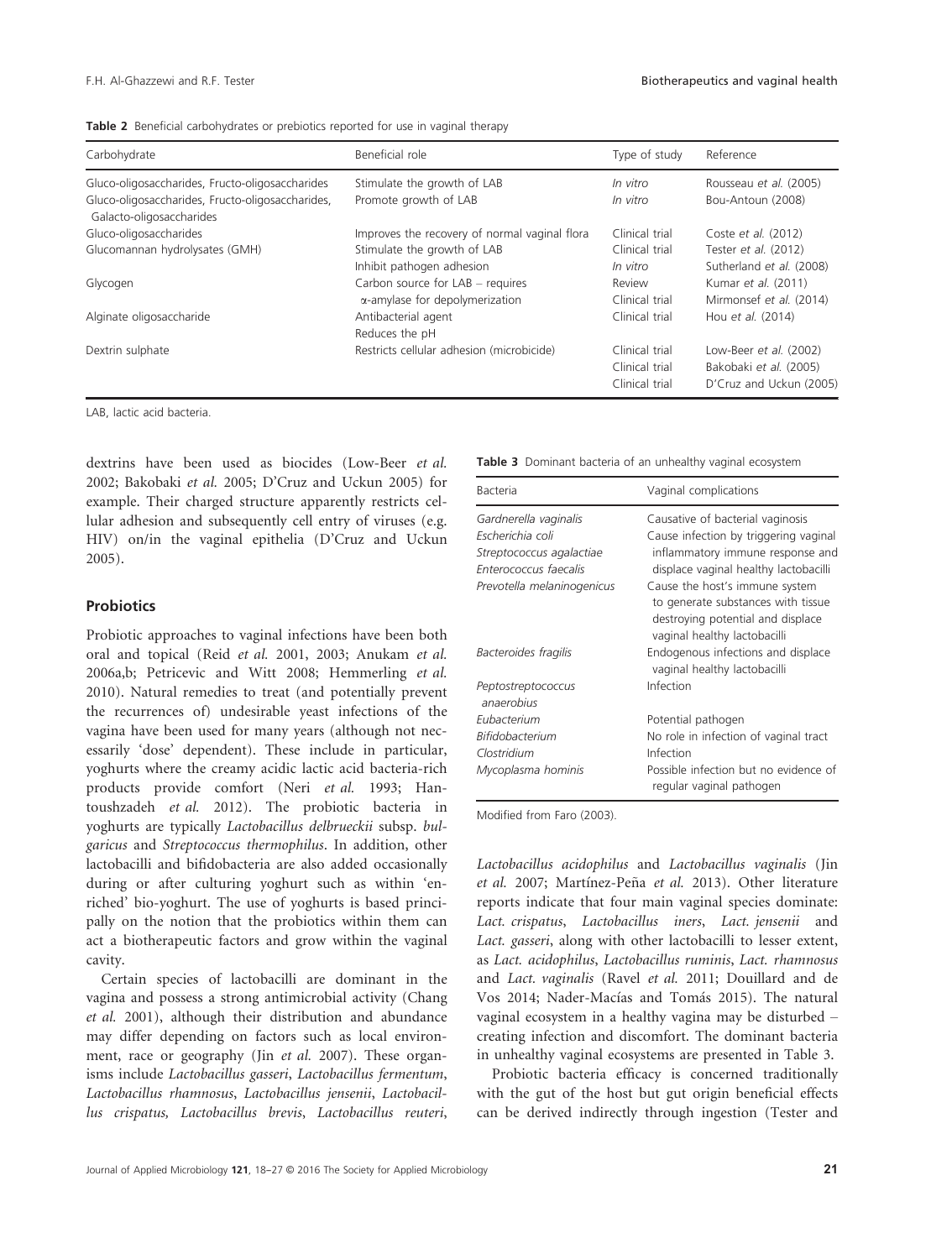Al-Ghazzewi 2013). Several studies have assessed the efficacy of probiotics for vaginal infection therapy (Sieber and Dietz 1998; Maggi et al. 2000; McLean and Rosenstein 2000; Reid et al. 2001, 2003; Mastromarino et al. 2002; Reid and Burton 2002; Antonio and Hillier 2003; Strus et al. 2005). The effectiveness of consuming probiotics to prevent/treat yeast infections is very inconsistent (Falagas et al. 2006). Abad and Safdar (2009) discussed the efficacy of probiotics for the prevention or treatment of three urological infections (bacterial vaginosis, vulvovaginal candidiasis, urinary tract infection). The authors indicated that lactobacilli can help treat bacterial vaginosis, although the bacteria have no clear benefit for candidiasis or urinary tract infection. Wagner et al. (1997) reported that probiotics – especially Bifidobacterium animalis - inhibited C. albicans growth, stimulated the mucosal and systemic immune system and provided nutrient competition in immunodeficient mice (Saier and Mansour 2005). Furthermore, probiotics confer health benefits and inhibit undesirable micro-organisms where efficacy is due partly to the origin of the strains. The mechanisms by which probiotics work include: (i) competitive exclusion of the pathogens from nutrients, (ii) interfering with pathogens adhesion, (iii) production of antimicrobial metabolites such as bacteriocin,  $H_2O_2$  and lactic acid and (iv) modulation of mucosal immune functions (Menard 2011; Al-Ghazzewi and Tester 2014a). In a randomized double-blind placebo-controlled clinical trial, Guéniche et al. (2009) reported that certain probiotics such as Lactobacillus johnsonii NCC 533 (La1) can modulate skin immune systems leading to preservation of skin homoeostasis. Commercially available probiotics containing vaginal therapy products are based on either probiotics alone (Cavaliere et al. 1998) or in combination with specific drugs (Fromtling 1988; Darwish et al. 2007). It is assumed in this therapeutic approach that the drugs do not destroy the probiotic bacteria.

# **Synbiotics**

Both prebiotics and probiotics complement each other when used to improve health. A combination of the two concepts is defined as synbiotic (Gibson and Roberfroid 1995; Fooks and Gibson 2002), where prebiotics can increase the survival of the probiotic strains. For example, soybean oligosaccharide (SOS), fructo-oligosaccharide (FOS) or inulin have been found to enhance the survival and prolong the retention period of Lact. acidophilus LAFTI L10 (L10), Bifidobacterium lactis LAFTI B94 (B94) or Lactobacillus casei L26 LAFTI (L26) in vivo (Su et al. 2007). Ritchie and Romanuk (2012) reported that synbiotics have beneficial effects in the treatment and prevention of gastrointestinal diseases, although, others have claimed the function extends beyond the gut by inducing systemic effects on for example the skin (Ouwehand et al. 2002; Suzuki et al. 2010), mouth where they protect against dental caries (Maitra et al. 2013) and vagina (Sutherland et al. 2008). In the vaginal ecosystem, it is presumed that synbiotics have the capacity to optimize, maintain and restore the natural microbiota of the vagina.

### Pro-prebiotics dosage for vaginal therapy

Probiotics such as Lact. rhamnosus GR-1, Lact. rhamnosus Lcr 35, Lact. reuteri RC-14, and Lact. crispatus CTV-05 taken orally or vaginally in various doses can improve the vaginal flora without any side effects (Reid et al. 2001, 2003; Petricevic and Witt 2008; Hemmerling et al. 2010). Other strains such as Lact. rhamnosus L60 and Lact. fermentum L23 have been considered for probiotic development due to their specific characteristics including the production of bacteriocins, adherence properties etc. (Ruiz et al. 2009). A randomized study compared the efficacy of vaginal probiotics with vaginal metronidazole and showed that two intravaginal capsules of probiotics containing  $1 \times 10^9$  Lact. rhamnosus GR-1 and  $1 \times 10^9$  Lact. reuteri RC-14 taken once/day for 5 days proved to be more effective than 0.75% metronidazole vaginal gel applied twice daily for 5 days (Anukam et al. 2006b). However, another randomized trial showed that there was no difference in BV treatment of patients administered  $1 \times 10^7$  Lact. acidophilus and 0.03 mg estriol with vaginal metronidazole at 3–7 days (Donders et al. 2010). This shows that some ambiguity exists with respect to intravaginal probiotic bacteria use and applications.

Probiotics can be used as complementary to traditional therapies to improve the treatment of vaginal infections and reduce recurrence of such episodes (Anukam et al. 2006a; Hummelen et al. 2010). One probiotic capsule  $(1 \times 10^9$  Lact. rhamnosus GR-1 and  $1 \times 10^9$  Lact. reuteri RC-14) taken orally twice daily for 30 days in combination with metronidazole (500 mg twice daily for 7 days), showed a significant increase in efficacy compared with metronidazole alone at a 30-day follow-up (Anukam et al. 2006a). A single dose of tinidazole (2 g) supplemented with two capsules containing Lact. rhamnosus GR-1 and Lact. reuteri RC-14 daily for 4 weeks showed a significant increase in efficacy (normal vaginal flora) in the probiotic group (88%) compared with tinidazole (50%) alone (Hummelen et al. 2010). This approach has the potential to be effective only if the probiotics are resistant to the antimicrobial agents administered.

Probiotics can be prophylactic in healthy subjects with a history of recurrent BV. Ya et al. (2010) conducted a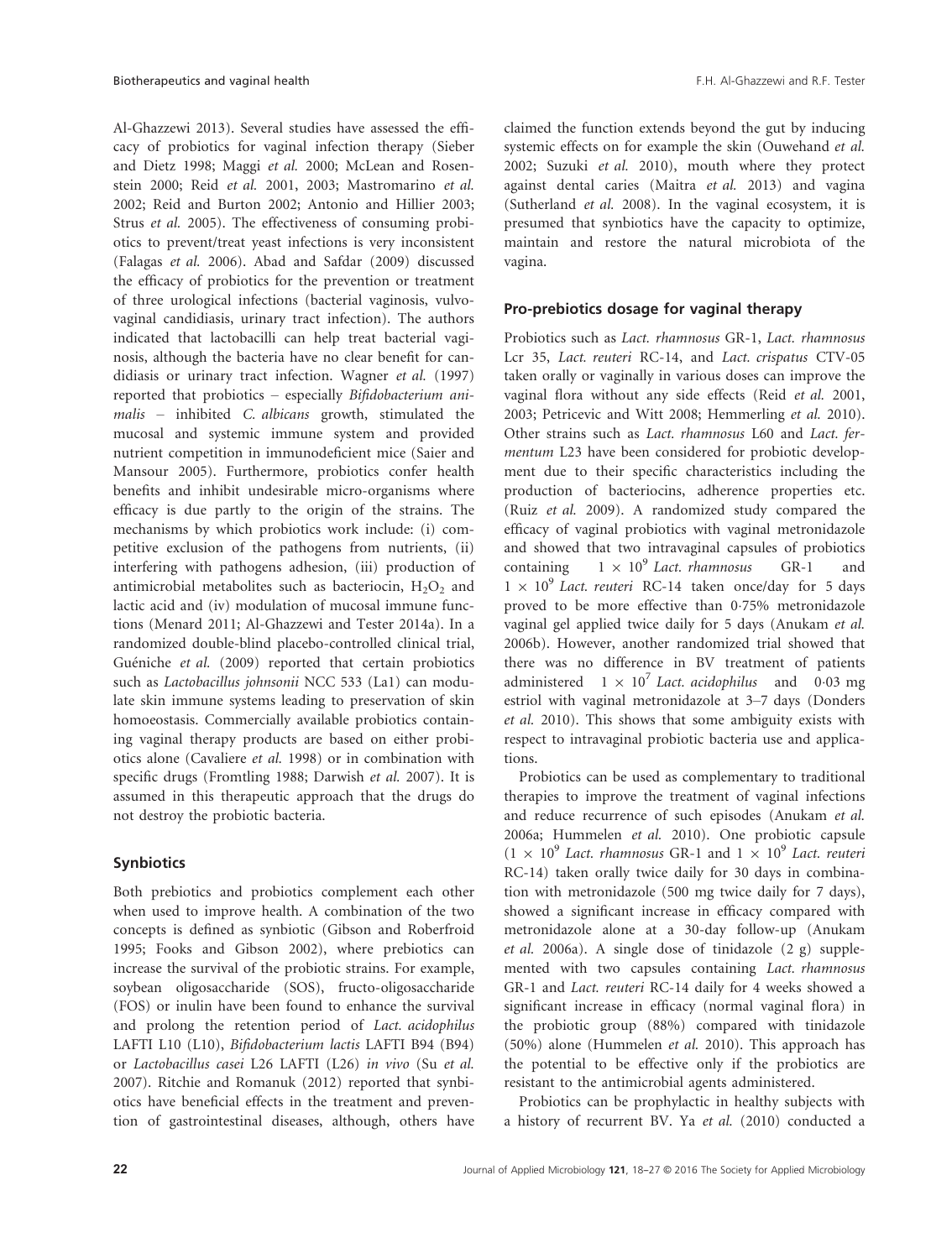randomized, double-blind, placebo-controlled trial on healthy women who had suffered more than two BV episodes in the previous year. Subjects received either one vaginal capsule of probiotics (eight billion colony-forming units of Lact. rhamnosus, Lact. acidophilus, and Strep. thermophilus) or a placebo on a 7 days on, 7 days off, 7 days on regimen. The authors concluded that lower rates of BV incidence were reported during the 2 months after probiotic treatment (16% for the probiotic and 45% for the placebo group).

In terms of prebiotic 'dosage', there is little data in the literature concerning oligosaccharide applications for vaginal therapy. Coste et al. (2012) conducted a randomized double-blind study on patients with recurrent bacterial vaginosis (previously treated with metronidazole) using gels containing gluco-oligosaccharides (300 mg) once daily for 16 days. The authors reported that the prebiotic improved the recovery of normal vaginal flora and maintained the optimal pH. Tester et al. (2012) evaluated konjac glucomannan hydrolysates (GMH) on recovering healthy microbiota in infected vaginas treated with an antifungal agent. Patients were assigned randomly into two groups to receive a standard antifungal treatment or a standard antifungal treatment plus pessary capsules containing 200 mg GMH (twice a week for 30 days). The authors reported an improvement of vaginal health recovery (post antifungal treatment for Candida infection) especially healthy microbiota due to the presence of GMH in the vagina. Earlier, Sutherland et al. (2008) compared the glucomannan hydrolysates with inulin and glucose (at doses  $0.1$ ,  $0.5$ ,  $1.0$  and  $2.0\%$  w/v) for its capacity to support the growth of probiotic bacteria but inhibit the growth of C. albicans in vitro. The authors concluded that inhibition of C. albicans growth was higher with the glucomannan than that of glucose or inulin in the presence of lactic acid bacteria.

# Pharmabiotics

These are bacteria of human origin, or their products with a proven pharmacological role in health or disease (Shanahan et al. 2009; Hill 2010). Probiotics show preventative or curative factors for human health and come under two regulatory frameworks in Europe: (i) food or (ii) pharmaceutical. In order to introduce a probiotic product to the market, there are three principal regulatory options. The first is as functional foods or food supplements. In this case manufacturers need to comply with Regulation 1924/2006 (EC) on nutrition and health Claims. Until now nearly every application submitted under this option has been rejected (Cordaillat-Simmons 2014) by the European Food Safety Authority (EFSA) due to (i) failing to provide the exact mechanism of action of the probiotic strains in question or (ii) lack of clinical data. The other two regulatory options for probiotics are secondly as medical devices or thirdly as medicinal products. However, the European Commission has proposed a new regulation on medical devices in which living micro-organisms are excluded (proposed Regulation 2012/0266(COD). Thus, the only viable option remains as medicinal products which have the capacity to modulate the human system and have a positive effect (prevention/cure) on human disease.

# Conclusions and outlook

There is a limited knowledge regarding the use of biotherapeutic agents (pre- and probiotics) for preventing/ treating vaginal health. However, recent research interest has started to change this. Most vaginal infections are treated with drugs but frequent recurrences and chronic infections are common due to the adverse effects on the indigenous lactobacilli. Pre- and probiotics have the potential to optimize, maintain and restore the microflora of the vaginal ecosystem. Hence, biotherapeutics provide an alternative approach to reducing vaginal infections and promoting consumer health.

#### Conflict of Interest

No conflict of interest declared.

# References

- Abad, C.L. and Safdar, N. (2009) The role of lactobacillus probiotics in the treatment or prevention of urogenital infections – a systematic review. J Chemother 21, 243– 252.
- Al-Ghazzewi, F.H. and Tester, R.F. (2010) Effect of konjac glucomannan hydrolysates and probiotics on the growth of the skin bacterium Propionibacterium acnes in vitro. Int J Cosmet Sci 32, 139–142.
- Al-Ghazzewi, F.H. and Tester, R.F. (2014a) Impact of prebiotics and probiotics on skin health. Benef Microbes 5, 99–107.
- Al-Ghazzewi, F.H. and Tester, R. (2014b) Inhibition of the adhesion of Escherichia coli to human epithelial cells by carbohydrates. Bioact Carbohydr Diet Fibre 4, 1–5.
- Al-Ghazzewi, F.H., Khanna, S., Tester, R.F. and Piggott, J. (2007) The potential use of hydrolysed konjac glucomannan as a prebiotic. J Sci Food Agric 87, 1758– 1766.
- Al-Ghazzewi, F., Elamir, A., Tester, R. and Elzagoze, A. (2015) Effect of depolymerised konjac glucomannan on wound healing. Bioact Carbohydr Diet Fibre 5, 125–128.
- Antonio, M.A.D. and Hillier, S.L. (2003) DNA fingerprinting of lactobacillus crispatus strain CTV-05 by repetitive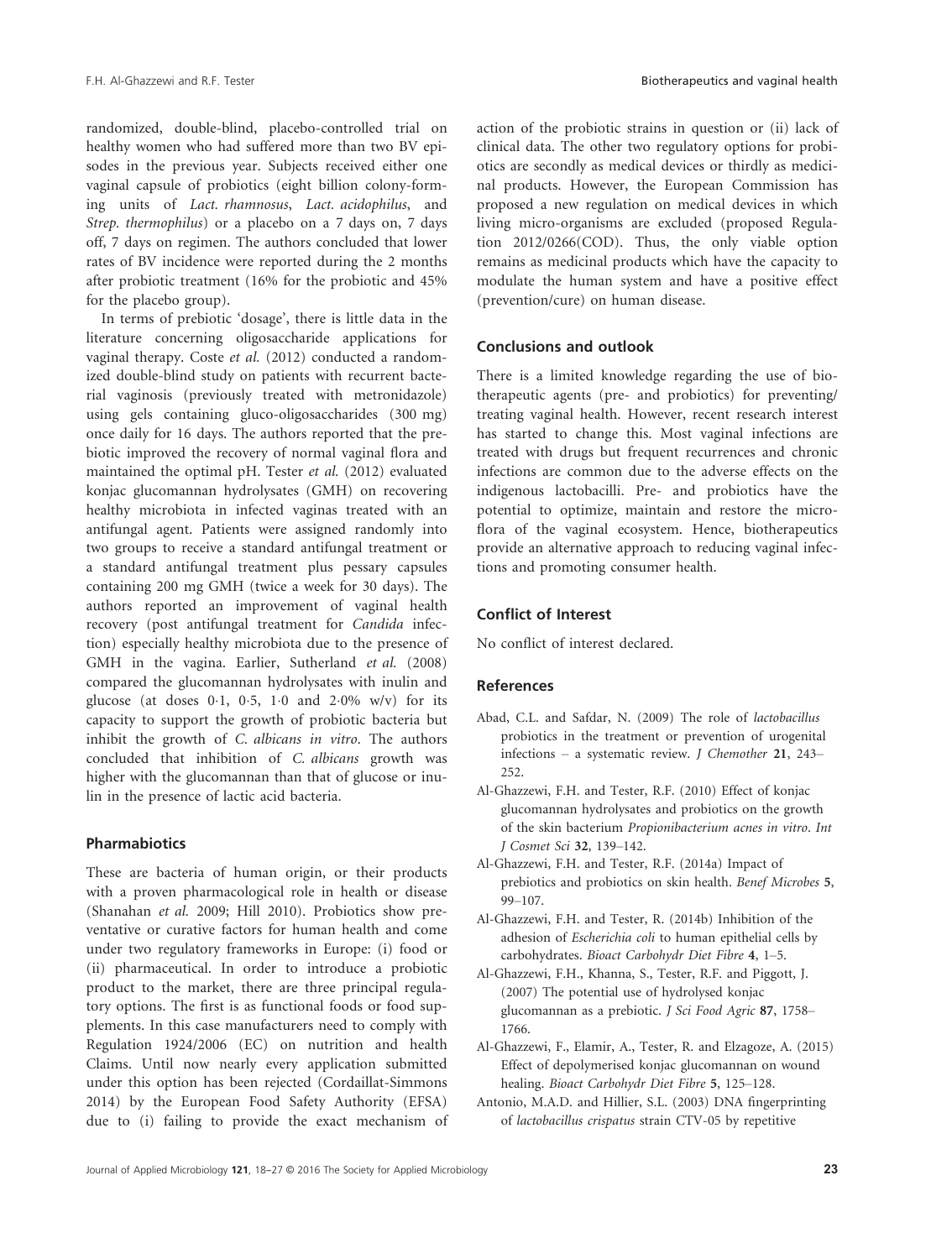element sequence-based PCR analysis in a pilot study of vaginal colonisation. J Clin Microbiol 41, 1881–1887.

Anukam, K., Osazuwa, E., Ahonkhai, I., Ngwu, M., Osemene, G., Bruce, A.W. and Reid, G. (2006a) Augmentation of antimicrobial metronidazole therapy of bacterial vaginosis with oral probiotic Lactobacillus rhamnosus GR-1 and Lactobacillus reuteri RC-14: randomized, double-blind, placebo controlled trial. Microbes Infect 8, 1450–1454.

Anukam, K.C., Osazuwa, E., Osemene, G.I., Ehigiagbe, F., Bruce, A.W. and Reid, G. (2006b) Clinical study comparing probiotic Lactobacillus GR-1 and RC-14 with metronidazole vaginal gel to treat symptomatic bacterial vaginosis. Microbes Infect 8, 2772–2776.

Bakobaki, J.M., Lacey, C.J., Bukenya, M.I., Nunn, A.J., McCormack, S., Byaruhanga, R.N., Okong, P., Namukwaya, S.W. et al. (2005) A randomised controlled safety and acceptability trial of dextrin sulphate vaginal microbicide gel in sexually active women in Uganda. AIDS 19, 2149–2156.

Bou-Antoun, S. (2008) Compositions that aim to promote the development and growth of a beneficial vaginal microflora. European Patent EP 2303300.

Cavaliere, V., Renata, M.A. and De Simone, C. (1998) Pharmaceutical compositions containing lactobacilli for treatment of vaginal infections. European Patent EP 0956858.

Chang, C.E., Kim, S.C., So, J.S. and Yun, H.S. (2001) Cultivation of Lactobacillus crispatus KLB46 isolated from human vagina. Biotechnol Bioprocess Eng 6, 128–132.

Cocolin, L., Diez, A., Urso, R., Rantsiou, K., Comi, G., Bergmaier, I. and Beimfohr, C. (2007) Optimization of conditions for profiling bacterial populations of food by culture-independent methods. Int J Food Microbiol 120, 100–109.

Cordaillat-Simmons, M. (2014) Pharmabiotics: a new regulatory pathway for a new approach in treating human disease. Nutrafoods 13, 187–188.

Coste, I., Judlin, P., Lepargneur, J.P. and Bou-Antoun, S. (2012) Safety and efficacy of an intravaginal prebiotic gel in the prevention of recurrent bacterial vaginosis: a randomised double-blind study. Obstet Gynecol Int 2012, 147867.

Darwish, A.M., Farah, E., Gadallah, W.A. and Mohammed, I.I. (2007) Superiority of newly developed vaginal suppositories over vaginal use of commercial bromocriptine tablets: a randomised controlled clinical trial. Reprod Sci 14, 280–285.

D'Cruz, O.J. and Uckun, F.M. (2005) Preclinical and clinical profile of Emmella (dextrin-2-sulphate) – a potential anti-HIV microbicide. J Appl Res 5, 26–34.

Donders, G.G., Vereecken, A., Bosmans, E., Dekeersmaecker, A., Salembier, G. and Spitz, B. (2002) Definition of a type of abnormal vaginal flora that is distinct from bacterial

vaginosis: aerobic vaginitis. Br J Obstet Gynaecol 109, 34– 43.

Donders, G.G., Van Bulck, B., Van de Walle, P., Kaiser, R.R., Pohlig, G., Gonser, S. and Graf, F. (2010) Effect of lyophilized lactobacilli and 0.03 mg estriol (Gynoflor®) on vaginitis and vaginosis with disrupted vaginal microflora: a multicenter, randomized, single-blind, active-controlled pilot study. Gynecol Obstet Invest 70, 264–272.

Douillard, F.P. and de Vos, W.M. (2014) Functional genomics of lactic acid bacteria: from food to health. Microb Cell Fact 13, S8.

Elmer, G.W., Surawicz, C.M. and McFarland, L.V. (1996) Biotherapeutic agents: a Neglected modality for the treatment and prevention of selected intestinal and vaginal infections. J Am Med Assoc 275, 870–876.

Falagas, M.E., Betsi, G.I. and Athanasiou, S. (2006) Probiotics for prevention of recurrent vulvovaginal candidiasis: a review. J Antimicrob Chemother 58, 266–272.

Faro, S. (2000) Bacterial vaginosis: the quest continues. Infect Dis Obstet Gynecol 8, 75.

Faro, S. (2003) Sexually Transmitted Diseases in Women. pp. 112–132. Philadelphia, PA: Lippincott Williams and Wilkins.

Fooks, L.J. and Gibson, G.R. (2002) Probiotics as modulators of the gut flora. Br J Nutr 88(Suppl. 1), S39–S49.

Fromtling, R.A. (1988) Overview of medically important antifungal azole derivatives. Clin Microbiol Rev 1, 187–217.

Gibson, G.R. and Roberfroid, M.B. (1995) Dietary modulation of the human colonic microbiota: introducing the concept of prebiotics. J Nutr 125, 1401–1412.

Gueniche, A., Philippe, D., Bastien, P., Blum, S., Buyukpamukcu, E. and Castiel-Higounenc, I. (2009) Probiotics for photoprotection. Dermatoendocrinol 1, 275– 279.

Hantoushzadeh, S., Golshahi, F., Javadian, P., Khazardoost, S., Aram, S., Hashemi, S., Mirarmandehi, B. and Borna, S. (2012) Comparative efficacy of probiotic yoghurt and clindamycin in treatment of bacterial vaginosis in pregnant women: a randomised clinical trial. J Maten Fetal Neonatal Med 25, 1021–1024.

Haya, J., García, A., López-Manzanara, C., Balawi, M. and Haya, L. (2014) Importance of lactic acid in maintaining vaginal health: a review of vaginitis and vaginosis etiopathogenic bases and a proposal for a new treatment. Open J Obstet Gynecol 4, 787–799.

Hemmerling, A., Harrison, W., Schroeder, A., Park, J., Korn, A., Shiboski, S., Foster-Rosales, A. and Cohen, C.R. (2010) Phase 2a study assessing colonization efficiency, safety, and acceptability of Lactobacillus crispatus CTV-05 in women with bacterial vaginosis. Sex Transm Dis 37, 745–750.

Hickey, R.J., Zhou, X., Pierson, J.D., Ravel, G. and Forney, J. (2012) Understanding vaginal microbiome complexity from an ecological perspective. Transl Res 160, 267–282.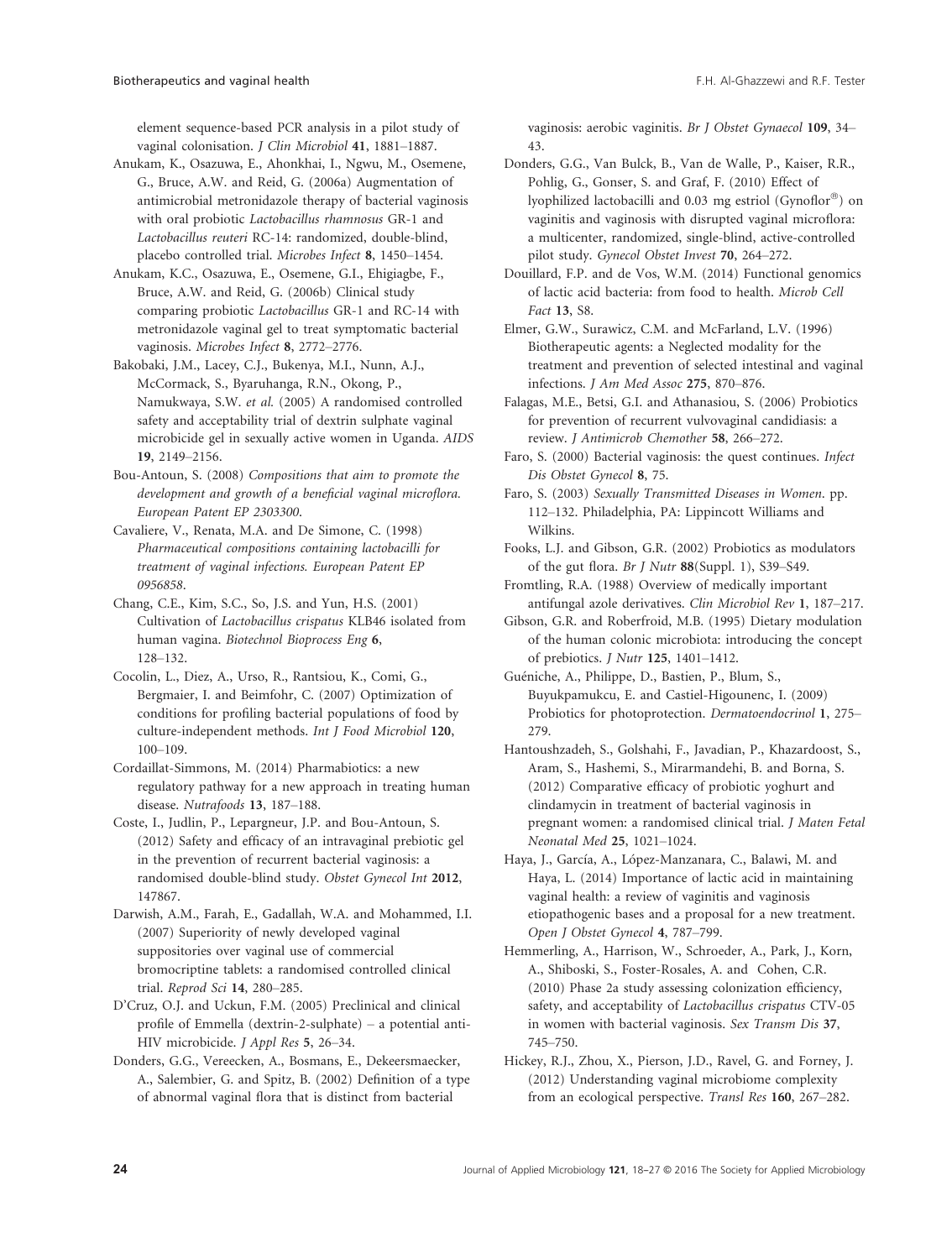Hill, C. (2010) Probiotics and pharmabiotics: alternative medicine or evidence-based alternative? Bioeng Bugs 1, 79– 84.

Hou, W., Han, L., Li, M., Chen, J. and Chen, Y. (2014) Effectiveness evaluation of alginate oligosaccharides antibacterial gel for bacterial vaginosis. Life Sci J 11, 528– 531.

Hummelen, R., Changalucha, J., Butamanya, N.L., Cook, A., Habbema, J.D. and Reid, G. (2010) Lactobacillus rhamnosus GR-1 and L. reuteri RC-14 to prevent or cure bacterial vaginosis among women with HIV. Int J Gynaecol Obstet 111, 245–248.

Jin, L., Tao, L., Pavlova, S.I., So, J.S., Kiwanuka, N., Namukwaqya, Z., Saberbein, B.A. and Wawer, M. (2007) Species diversity and relative abundance of vaginal lactic acid bacteria from women in Uganda and Korea. J Appl Microbiol 102, 1107–1115.

Klebanoff, S.J., Hillier, S.L., Eschenbach, D.A. and Waltersdorph, A.M. (1991) Control of the microbial flora of the vagina by  $H_2O_2$ -generating lactobacilli. *J Infect Dis* 164, 94–100.

Kumar, N., Behera, B., Sagiri, S.S., Pal, K., Ray, S.S. and Roy, S. (2011) Bacterial vaginosis: etiology and modalities of treatment – a brief note. J Pharm Bioallied Sci 3, 496–503.

Larsen, B. (1994) Microbiology of the female genital tract. In Obstetric and Gynecologic Infectious Disease ed. Pastorck, J. pp. 11–25. New York, NY: Raven Press.

Larsen, B. and Monif, G.R.G. (2001) Understanding the bacterial flora of the female genital tract. Clin Infect Dis 32, e69–e77.

Lenoir-Wijnkoop, I., Sanders, M.E., Cabana, M.D., Caglar, E., Corthier, G., Rayes, N., Sherman, P.M., Timmerman, H.M. et al. (2007) Probiotic and prebiotic influence beyond the intestinal tract. Nutr Rev 65, 469–489.

Linhares, L.M., Kanninen, T., Orfanelli, T., Jayaram, A., Doulaveris, G. and Witkin, S.S. (2013) The vaginal microbiome: new findings bring new opportunities. Drug Dev Res 74, 360–364.

Low-Beer, N., Gabe, R., McCrormac, S., Kitchen, V.S., Lacey, C.J. and Nunn, A.J. (2002) Dextrin sulphate as a vaginal microbicide: randomised, double-blind, placebo-controlled trial including healthy female volunteers and their male partners. J Acquir Immune Defic Syndr 31, 391–398.

Ma, B., Forney, L.J. and Ravel, J. (2012) The vaginal microbiome: rethinking health and diseases. Annu Rev Microbiol 66, 371–389.

Maggi, L., Mastromarino, P., Macchia, S., Brigidi, P., Pirovano, F., Matteuzzi, D. and Conte, U. (2000) Technological and biological evaluation of tablets containing different strains of lactobacilli for vaginal administration. Eur J Pharm Biopharm 50, 389–395.

Maitra, A., Rollins, M., Tran, L., Al-Ghazzewi, F. and Tester, R. (2013) Prebiotic konjac glucomannan hydrolysate reduces Streptococcus mutans in oral biofilms. Int Assoc Dent Res (IADR) Abstracts. March 20–23, Seattle, Washington, USA. Martínez-Peña, M.D., Castro-Escarpulli, G. and Aguilera-Arreola, M.G. (2013) Lactobacillus species isolated from vaginal secretions of healthy and bacterial vaginosisintermediate Mexican women: a prospective study. BMC Infect Dis 13, 189.

Mastromarino, P., Brigidi, P., Macchia, S., Maggi, L., Pirovano, F., Trinchieri, V., Conte, U. and Matteuzzi, D. (2002) Characterisation and selection of vaginal Lactobacillus strains for the preparation of vaginal tablets. J Appl Microbiol 93, 884–893.

McFarland, L.V. and Elmer, G.W. (1995) Biotherapeutic agents: past, present and future. Microecol Ther 23, 46–73.

McLean, N.W. and Rosenstein, I.J. (2000) Characterisation and selection of a Lactobacillus species to re-colonise the vagina of women with recurrent bacterial vaginosis. J Med Microbiol 49, 543–552.

Menard, J.P. (2011) Antibacterial treatment of bacterial vaginosis: current and emerging therapies. Int J Womens Health 3, 295–305.

Mirmonsef, P., Hotton, A.L., Gilbert, D., Burgad, D., Landay, A., Weber, K.M., Cohen, M., Ravel, J. et al. (2014) Free glycogen in vaginal fluids is associated with Lactobacillus colonization and low vaginal pH. PLoS One 9, e102467.

Nader-Macías, M.E.F. and Tomás, M.S.J. (2015) Profiles and technological requirements of urological probiotics. Adv Drug Deliv Rev 92, 84–104.

Nasioudis, D., Beghini, J., Bongiovanni, A.M., Giraldo, P.C., Linhares, I.M. and Witkin, S.S. (2015) a-Amylase in vaqginal fluid: association with conditions favourable to dominance of Lactobacillus. Reprod Sci 22, 1393–1398.

Neri, A., Sabah, G. and Samra, Z. (1993) Bacterial vaginosis in pregnancy treated with yoghurt. Acta Obstet Gynecol Scand 72, 17–19.

Ouwehand, A.C., Salminen, S. and Isolauri, E. (2002) Probiotics: an overview of beneficial effects. Antonie Van Leuwenhoek 82, 279–289.

Petricevic, L. and Witt, A. (2008) The role of Lactobacillus casei rhamnosus Lcr 35 in restoring the normal vaginal flora after antibiotic treatment of bacterial vaginosis. Br J Obstet Gynaecol 115, 1369–1374.

Rajan, N., Cao, Q., Anderson, B.E., Pruden, D.L., Sensibar, J., Duncan, J.L. and Schaeffer, A.J. (1999) Roles of glycoproteins and oligosaccharides found in human vaginal fluid in bacterial adherence. Infect Immun 67, 5027–5032.

Ravel, J., Gajer, P., Abdo, Z., Schneider, G.M., Koenig, S.S., McCulle, S.L., Karlebach, S., Gorle, R. et al. (2011) Vaginal microbiome of reproductive-age women. Proc Natl Acad Sci USA 108, 4680–4687.

Reid, G. and Burton, J. (2002) Use of Lactobacillus to prevent infection by pathogenic bacteria. Microbes Infect 4, 319– 324.

Reid, G., Beuerman, D., Heinemann, C. and Bruce, A.W. (2001) Probiotic Lactobacillus dose required to restore and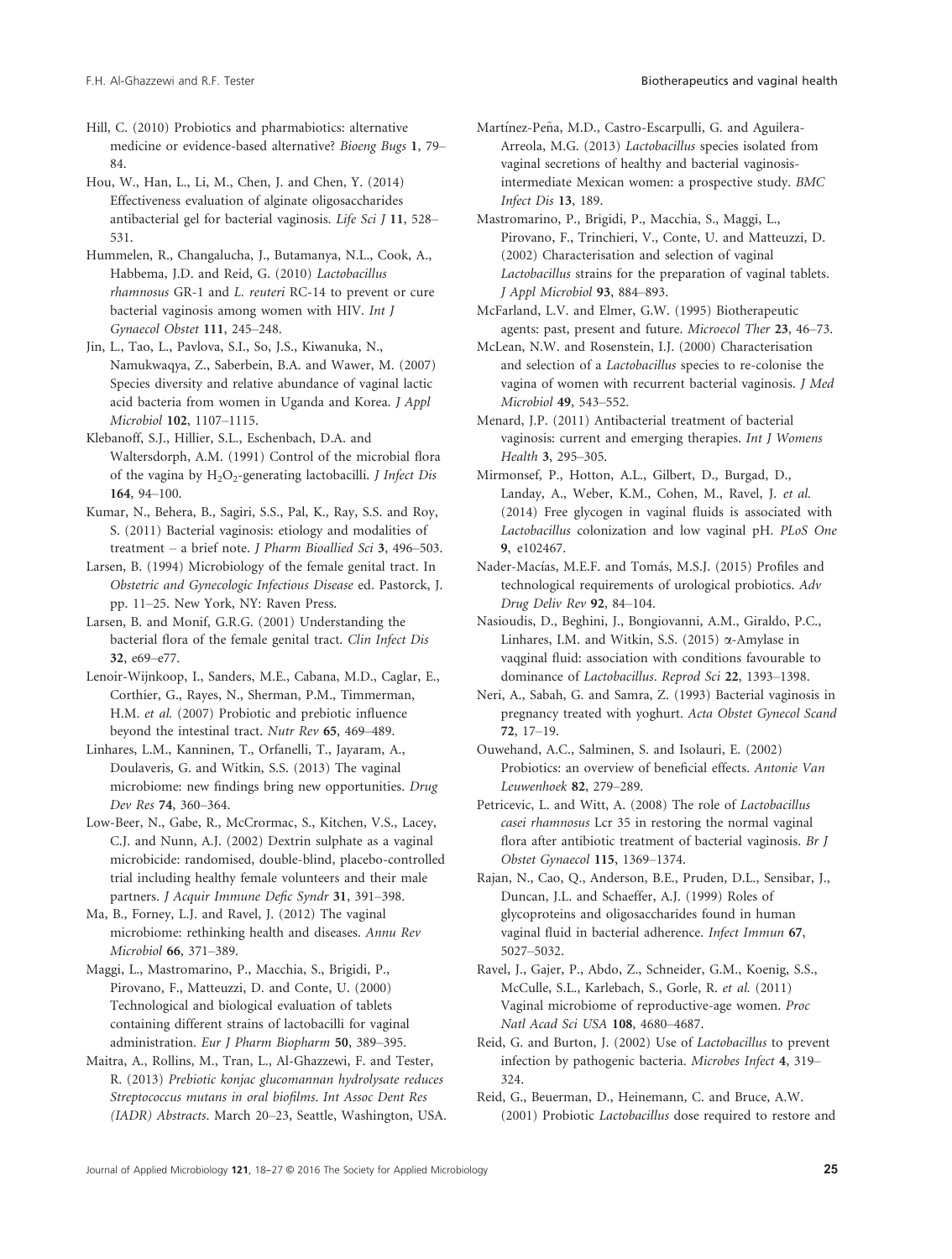maintain a normal vaginal flora. FEMS Immun Med Microbiol 32, 37–41.

Reid, G., Charbonneau, D., Erb, J., Kochanowski, B., Beuerman, D., Poehner, R., Poehner, R. and Bruce, A.W. (2003) Oral use of Lactobacillus rhamnosus GR-1 and L. fermentum RC-14 significantly alters vaginal flora: randomised, placebo-controled trial in 64 healthy women. FEMS Immunol Med Microbiol 35, 131–134.

Ritchie, M.L. and Romanuk, T.N. (2012) A meta-analysis of probiotic efficacy for gastrointestinal diseases. PLoS One 7, e34938.

Roberfroid, M.B. (2007) Prebiotics: the concept revisited. J Nutr 137, 830S–837S.

Rodgers, C.A. and Beardall, A.J. (1999) Recurrent vulvovaginal candidiasis: why does it occur? Int J STD AIDS 10, 435– 441.

Rousseau, V., Lepargneur, J.P., Roques, C., Remaud-Simeon, M. and Paul, F. (2005) Prebiotic effects of oligosaccharides on selected vaginal lactobacilli and pathogenic microorganisms. Anaerobe 11, 145–153.

Ruiz, F.O., Gerbaldo, G., Asurmendi, P., Pascual, L.M., Giordano, W. and Barberis, I.L. (2009) Antimicrobial activity, inhibition of urogenital pathogens, and synergistic interactions between lactobacillus strains. Curr Microbiol 59, 497–501.

Saier, M.H. and Mansour, N.M. (2005) Probiotics and prebiotics in human health. J Mol Microbiol Biotechnol 10, 22–25.

Sarkar, S. (2007) Functional foods as self-care and complementary medicine. Nutr Food Sci 37, 160–167.

Sarkisov, S.E., Krymshokalova, Z.S., Kafarskaia, L.I. and Korshunov, V.M. (2000) The use of biotheraputic agent Zhlemilk for correcting the microflora in bacterial vaginosis. J Microbiol Epidemiol Immunobiol 1, 88–90.

Shahbuddin, M., Shahbuddin, D., Bullock, A.J., Ibrahim, H., Rimmer, S. and MacNeil, S. (2013) High molecular weight plant hetero-polysaccharides stimulate fibroblasts but inhibit keratinocytes. Carbohydr Res 375, 90–99.

Shanahan, F., Stanton, C., Ross, P. and Hill, C. (2009) Pharmabiotics: bioactive from mining host-microbedietary interactions. Funct Food Rev 1, 20–25.

Sherrard, J., Donders, G. and White, D. (2011) Guidelines on the management of vaginal discharge. European (IUSTI/ WHO). pp. 1–23.

Sieber, R. and Dietz, U.T. (1998) Lactobacillus acidophilus and yoghurt in the prevention and therapy of bacterial vaginosis. Int Dairy J 8, 599-607.

Sihvo, S., Ahonen, R., Mikander, H. and Hemminki, E. (2000) Self-medication with vaginal antifungal drugs: physicians' experiences and women's utilisation patterns. Fam Pract 17, 145–149.

Sobel, J.D. and Chaim, W. (1996) Vaginal microbiology of women with acute recurrent vulvovaginal candidiasis. J Clin Microbiol 34, 2497–2499.

Spear, G., French, A.L., Gilbert, D., Zariffard, M.R., Mirmonsef, P., Sullivan, T.H., Spear, W.W., Landay, A. et al. (2014) Human  $\alpha$ –amylase present in lower-genitaltract mucosal fluid processes glycogen to support vaginal colonisation by Lactobacillus. J Infect Dis 210, 1019–1028.

Spear, G.T., McKenna, M., Landay, A.L., Makinde, H., Hamaker, B., French, A.L. and Lee, B.H. (2015) Effect of pH on cleavage of glycogen by vaginal enzymes. PLoS One 10, e0132646.

Strus, M., Kucharska, A., Kukla, G., Brzychczy-Wloch, M., Maresz, K. and Heczko, P.B. (2005) The in vitro activity of vaginal Lactobacillus with probiotic properties against Candida. Infect Dis Obstet Gynecol 13, 69–75.

Su, P., Henriksson, A. and Mitchhell, H. (2007) Prebiotics enhance survival and prolong the retention period of specific probiotic inocula in an in vivo murine model. J Appl Microbiol 103, 2392–2400.

Sutherland, A., Tester, R., Al-Ghazzewi, F., McCulloch, E. and Connolly, M. (2008) Glucomannan hydrolysate (GMH) inhibition of Candida albicans growth in the presence of Lactobacillus and Lactococcus species. Microb Ecol Health Dis 20, 127–134.

Suzuki, H., Oomizu, S., Yanase, Y., Onishi, N., Uchida, K., Mihara, S., Ono, K., Kameyoshi, Y. et al. (2010) Hydrolysed konjac glucomannan suppresses IgE production in mice B cells. Int Arch Allergy Immunol 152, 122–130.

Tester, R.F. and Al-Ghazzewi, F.H. (2011) A preliminary study of the synbiotic effects of konjac glucomannan hydrolysates (GMH) and lactobacilli on the growth of the oral bacterium Streptococcus mutans. Nutr Food Sci 41, 234–237.

Tester, R. and Al-Ghazzewi, F. (2013) Mannans and health, with a special focus on glucomannans. Food Res Int 50, 384–391.

Tester, R.F. and Al-Ghazzewi, F.H. (2016) Beneficial health characteristics of native and hydrolysed konjac (Amorphophalus konjac) glucomannan. J Sci Food Agric doi: 10.1002/jsfa.7571.

Tester, R., Al-Ghazzewi, F., Shen, N., Chen, Z., Chen, F., Yang, J., Zhang, D. and Tang, M. (2012) The use of konjac glucomannan hydrolysates to recover healthy microbiota in infected vaginas treated with an antifungal agent. Benef Microbes 3, 61–66.

Tomás, M.S.J., Bru, E. and Nader-Macías, M.E. (2003) Comparison of the growth and hydrogen peroxide production by vaginal probiotic lactobacilli under different culture conditions. Am J Obstet Gynecol 188, 35–44.

- Turovskiy, Y., Sutyak Noll, K. and Chikindas, M.L. (2011) The aetiology of bacterial vaginosis. J Appl Microbiol 110, 1105–1128.
- Wagner, R.D., Pierson, C., Warner, T., Dohnalek, M., Farmer, J., Roberts, L., Hilty, M. and Balish, E. (1997)